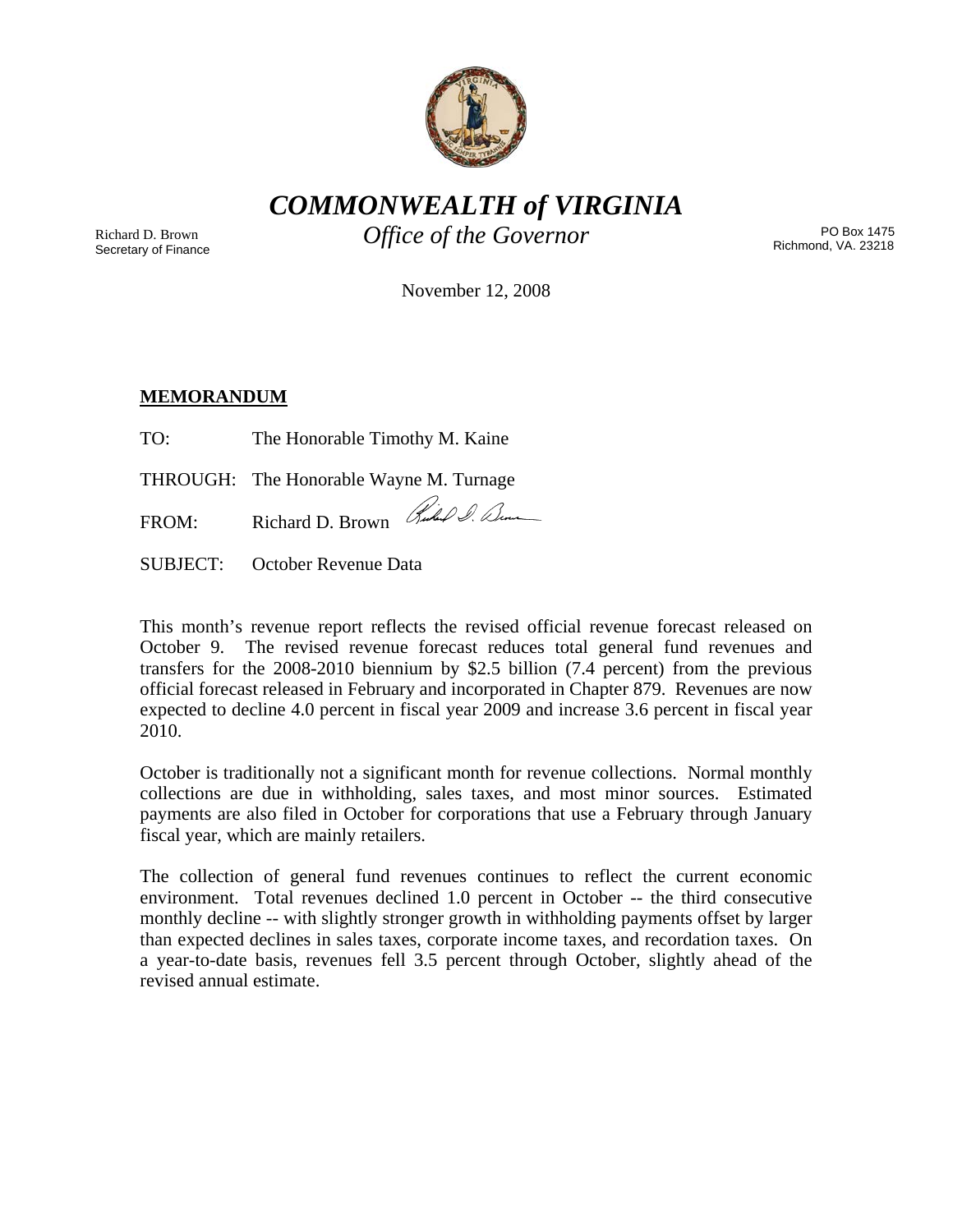The Honorable Timothy M. Kaine November 12, 2008 Page 2 of 5

#### **National Economic Indicators**

Recent indicators continue to indicate that the U.S. economy is likely in recession. Tight credit, a declining labor market, and a slowing global economy will continue to hamper economic growth in the short term.

- Real GDP fell 0.3 percent in the third quarter according to the advance estimate. Consumer spending declined by the largest amount since 1980. Business spending on equipment and software fell for the third straight quarter, the first time that has happened since 2001.
- The labor market contracted for the tenth consecutive month in October, with payroll employment falling by 240,000 jobs. In addition, losses for the two previous months were revised upward by 179,000. In a separate report, the unemployment rate rose from 6.1 to 6.5 percent, above the peak in the most recent downturn.
- Initial claims for unemployment fell by 4,000 to 481,000 during the week ending November 1. The four-week moving average was flat at 477,000, consistent with the trend in a recession.
- Falling energy prices and weakening consumer demand are factors in a decline in consumer prices. Specifically, the consumer price index was flat in September, while the year-ago percentage change was 4.9 percent, down from 5.4 percent in August. Core CPI increased by 0.1 percent and is up 2.5 percent from a year ago, the same rate as the last two months.
- The manufacturing sector contracted for the third consecutive month in October. The Institute of Supply Management index fell from 43.5 to 38.9, its lowest level since the early 1980s. Tight credit and weak demand are likely to impact this sector in the months to come.
- The Conference Board's index of consumer confidence fell in October from 61.4 to 38.0, the lowest level on record back to 1969. Both the current conditions and expectations components fell.
- The Conference Board's index of leading indicators rose 0.3 percent to 100.6 in September. Despite the increase, a larger downward revision to the August report weakened the trend -- leading indicators over the past three months contracted at their fastest rate since 1990.
- The Federal Reserve lowered the federal funds rate by 50 basis points to 1.00 percent on October 29, following the 50-basis point reduction on October 8.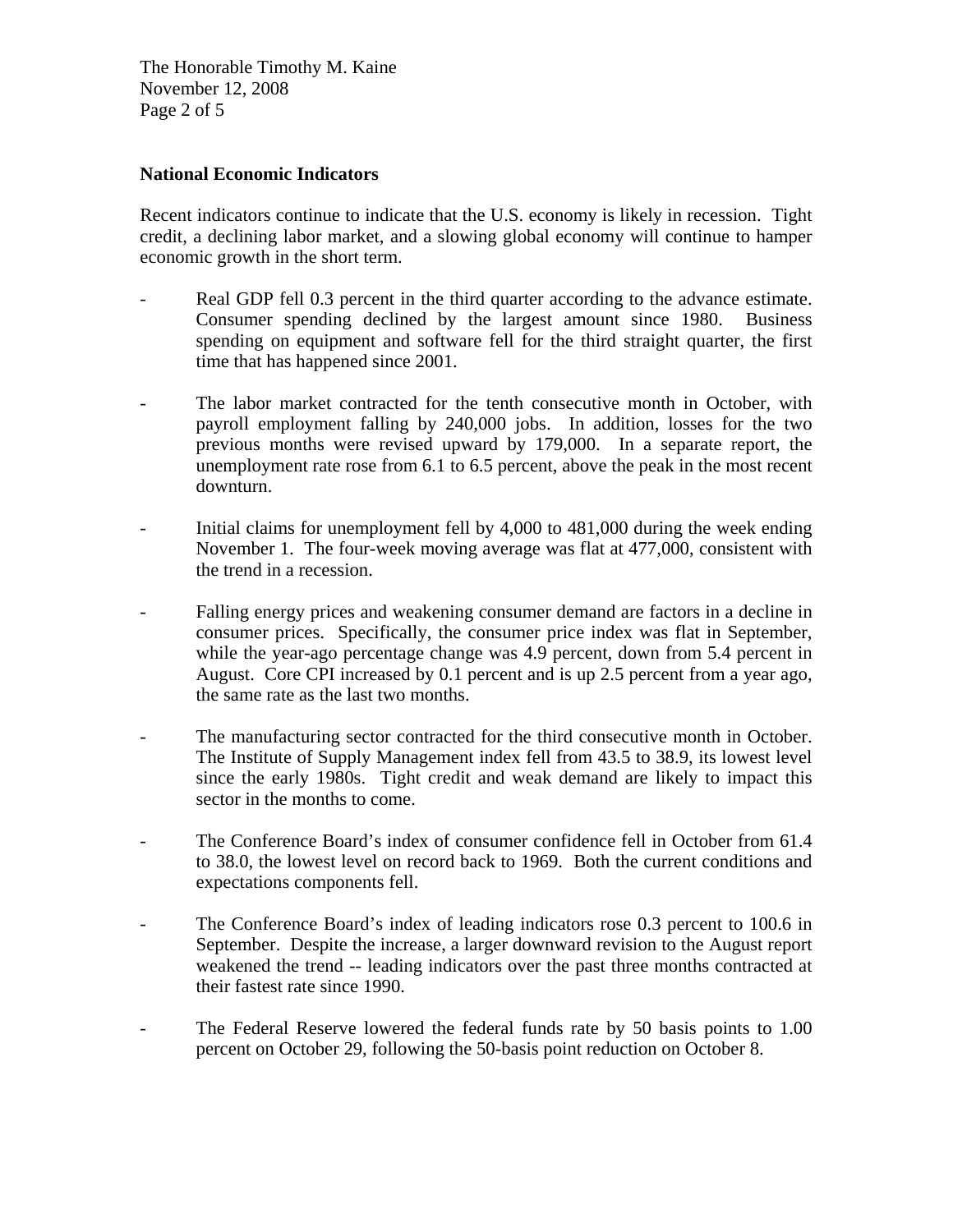The Honorable Timothy M. Kaine November 12, 2008 Page 3 of 5

# **Virginia Economy**

In Virginia, payroll employment grew 0.5 percent in September. Northern Virginia posted job growth of 1.0 percent in September. The number of jobs grew by 2.2 percent in Hampton Roads and 0.3 percent in Richmond-Petersburg. The statewide unemployment rate fell from 4.6 percent to 4.2 percent in September.

## **October Revenue Collections**

October is traditionally not a significant month for revenue collections. Normal monthly collections are due in withholding, sales taxes, and most minor sources. Estimated payments are also filed in October for corporations that use a February through January fiscal year, which are mainly retailers.

Total revenues declined 1.0 percent in October -- the third consecutive monthly decline - with slightly stronger growth in withholding payments offset by larger than expected declines in sales taxes, corporate income taxes, and recordation taxes. On a year-to-date basis, revenues fell 3.5 percent through October, slightly ahead of the revised annual estimate of a 4.0 percent decline. The last time revenue collections contracted for three consecutive months in the first part of a fiscal year was the July through September quarter in fiscal year 1990.

*Net Individual Income Tax (67% of general fund revenues)*: For the first four months of the fiscal year, net individual income tax increased 4.1 percent from the same period last year, ahead of the annual estimate of a 0.4 percent decline. Performance in each component of individual income tax is as follows:

*Individual Income Tax Withholding (61% of general fund revenues)*: Collections of payroll withholding taxes grew 5.6 percent in October. Year-todate withholding growth is 5.5 percent, ahead of the projected annual growth rate of 3.3 percent. Year-to-date growth is slightly inflated by two extra deposit days in September.

*Individual Income Tax Nonwithholding (17% of general fund revenues)*: October is typically a slow month for nonwithholding collections. Year to date, collections through October were \$496.2 million compared with \$495.4 million in the same period last year, growing 0.2 percent compared with the annual estimate of a 7.9 percent decline.

*Individual Income Tax Refunds*: Through October, \$174.9 million has been refunded compared with \$148.3 million during the same period last year. The growth is primarily attributable to refunds related to overpayments made as the economy has slowed.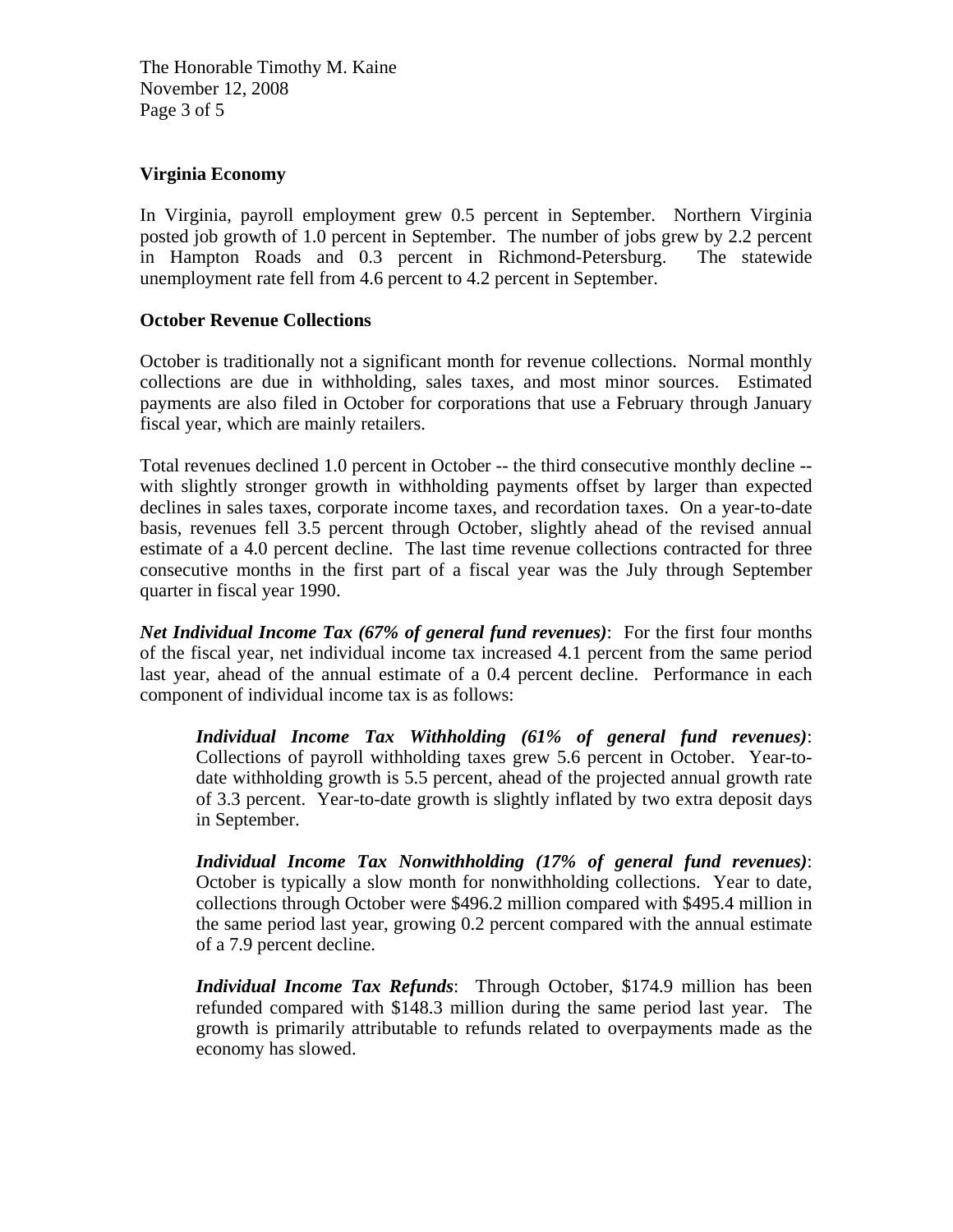The Honorable Timothy M. Kaine November 12, 2008 Page 4 of 5

*Sales Tax (20% of general fund revenues)*: Collections of sales and use taxes, reflecting September sales, fell 4.2 percent in October. On a year-to-date basis, collections have fallen 2.6 percent, trailing the annual estimate of 0.0 percent growth.

*Corporate Income Tax (5% of general fund revenues)*: October corporate income tax collections include estimated payments from corporations with a February through January fiscal year, including many retailers. Collections in corporate income tax fell 33.1 percent in October. On a year-to-date basis, collections in this source have fallen 14.8 percent from the same period last year, close to expectations.

*Wills, Suits, Deeds, Contracts (2% of general fund revenues)*: Collections of wills, suits, deeds, and contracts – mainly recordation tax collections – fell 38.0 percent in the month of October. Year-to-date, collections in this source are down 32.6 percent, trailing the revised forecast of a 23.9 percent decline. Adjusted for the transfer of 3 cents of the 25 cents per \$100 recordation tax to the Commonwealth Transportation Fund, year-todate collections are down 25.3 percent.

#### **Other Revenue Sources**

The following list provides data on October collections for other revenue sources:

|                                      | <b>Year-to-Date</b> | <b>Annual</b><br><b>Estimate</b> |
|--------------------------------------|---------------------|----------------------------------|
| Insurance Premiums (2% GF revenues)* | $-100.0\%$          | $-35.1%$                         |
| Interest Income (1% GF revenues)     | $-26.5\%$           | $-38.7\%$                        |
| ABC Taxes (1% GF revenues)           | $-4.2\%$            | 3.6%                             |

*\*Monthly collections of insurance premiums are being transferred to the Transportation Trust Fund per HB 3202 until the required amount of \$132.3 million has been transferred.* 

*All Other Revenue (3% of general fund revenues)*: Receipts in All Other Revenue fell 48.2 percent in October – \$33.2 million compared with \$64.1 million in October of last year. Most of the decline was due to a steep decline in the estate tax. The General Assembly repealed the tax effective July 1, 2007, and estates from deaths prior to that date had up to nine months to file. For the fiscal year-to-date, collections of All Other Revenue fell 33.0 percent from the same period in fiscal year 2008, lagging the annual estimate of a 27.3 percent decline.

*Lottery Revenues*: Net income for October 2008 totaled \$34.3 million, a decline of 6.9 percent from October 2007. Year-to-date, net income is down 9.4 percent (\$14.8 million), trailing the annual estimate of a 5.5 percent decline. The prize expense rate